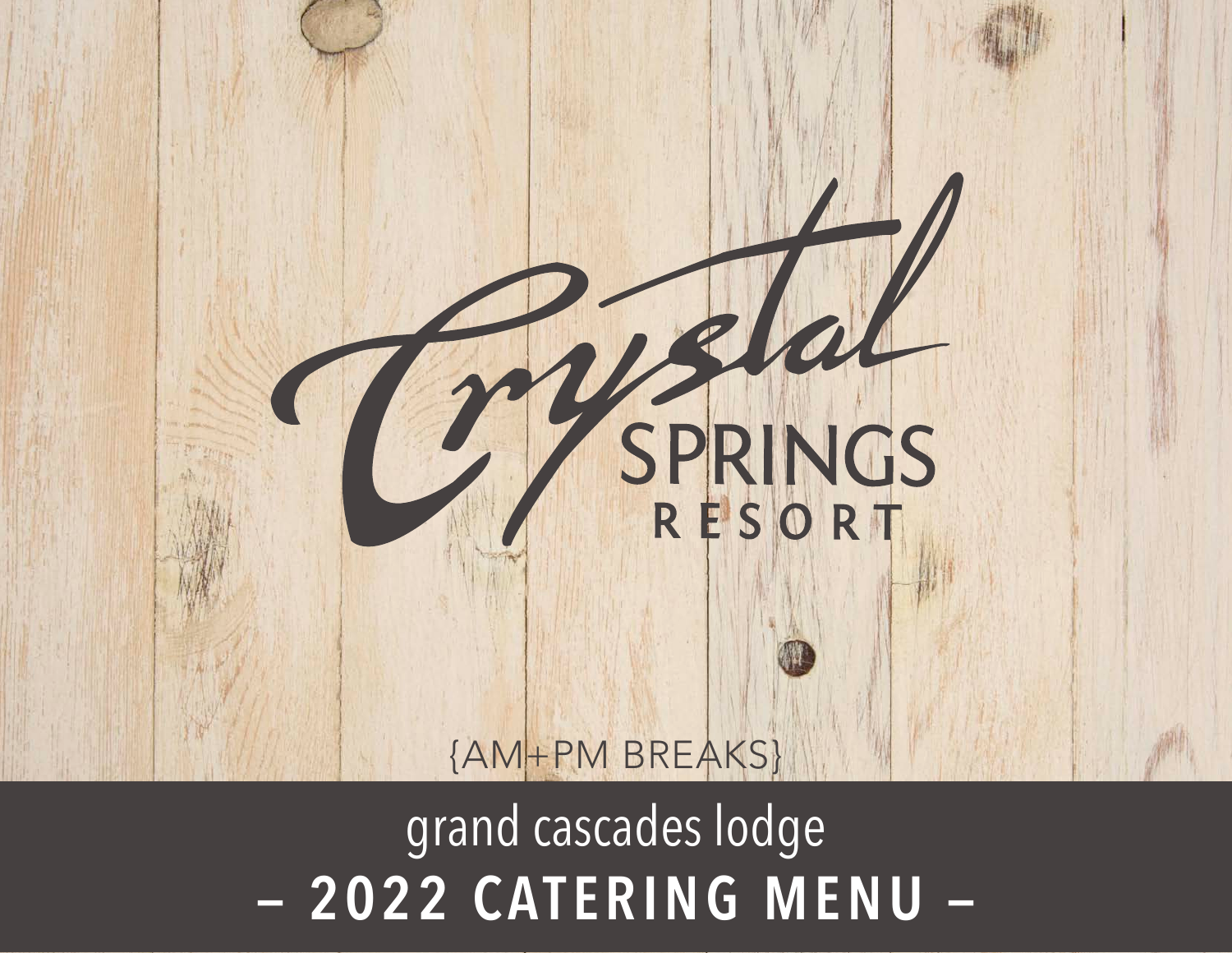{AM & PM BREAKS} A MINIMUM OF 10 GUESTS IS REQUIRED. **\$20 Per Person**

# MONDAY **RIGHT SIDE OF THE BED**

#### **AM SNACK**

**SEASONAL BERRIES or FRUIT**

**SMOKED SALMON** cream cheese, bagels **DEVILED EGGS**

# **BEVERAGES**

**COFFEE AFFICIONADO ICED COFFEE NAKED JUICES**

## **ARTISANAL CHEESE**

### **PM SNACK**

**INTERNATIONAL CHEESES**

**FRESH BREAD & CRACKERS** seasonal jam, dried fruit, nuts, honey

### **BEVERAGES**

**HOT APPLE CIDER** {Fall & Winter} **MINT & BERRY SMOOTHIES** {Spring & Summer}

# TUESDAY **MORNING FITNESS BREAK**

#### **AM SNACK**

**BOTTLED SMOOTHIES DRIED FRUITS & NUTS YOGURT PARFAITS GRANOLA BARS**

#### **BEVERAGES COFFEE AFFICIONADO ICED COFFEE NAKED JUICES**

## **HALF TIME**

#### **PM SNACK WAGYU BEEF HOT DOGS**

sauerkraut **SOFT PRETZELS**  deli mustard **CHEESECAKE BITES**

**HONEY ROASTED NUTS WHITE CHEDDAR POPCORN**

### **BEVERAGES**

**HOT APPLE CIDER** {Fall & Winter} **COFFEE AFFICIONADO ICED COFFEE**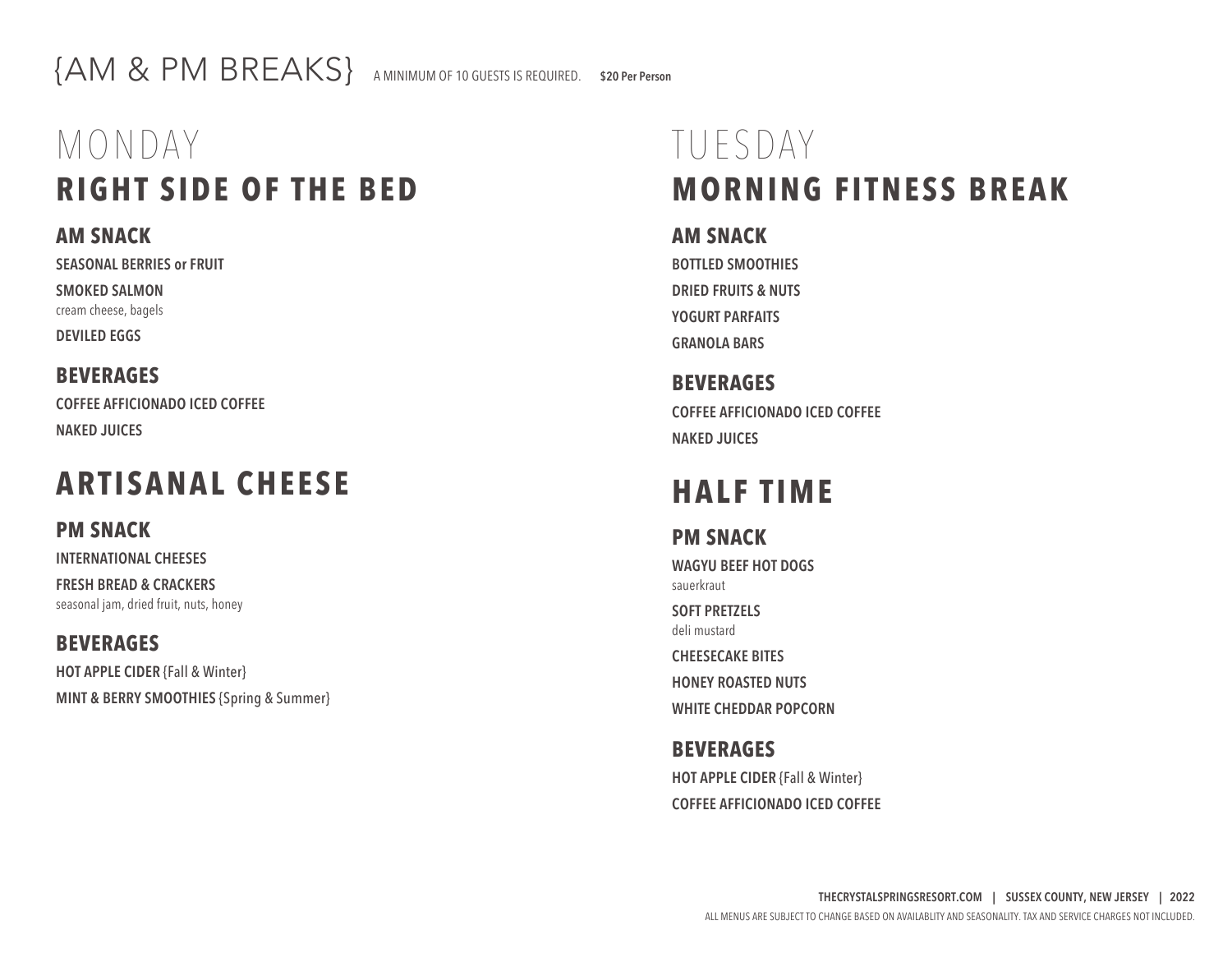{AM & PM BREAKS} A MINIMUM OF 10 GUESTS IS REQUIRED. **\$20 Per Person**

# WEDNESDAY **DESIGNER DONUTS**

**AM SNACK DONUTS — FRESH FROM OUR DONUT MAKER CRUMB CAKES SEASONAL FRUIT SKEWERS**

#### **BEVERAGES**

**COFFEE AFFICIONADO ICED COFFEE NAKED JUICES**

## **TEA SANDWICHES**

**PM SNACK TUNA SALAD, EGG SALAD & CUCUMBER TEA SANDWICHES DILL PICKLES KETTLE KRINKLE CUT POTATO CHIPS**

#### **BEVERAGES**

**HOT HERBAL TEAS COFFEE AFFICIONADO**

# THURSDAY **JAM SESSION**

#### **AM SNACK**

**SEASONAL JAMS CORNBREAD BUTTERMILK BISCUITS FRUIT TURNOVERS WHOLE FRUIT**

**BEVERAGES COFFEE AFFICIONADO ICED COFFEE NAKED JUICES**

## **TRAIL BLAZER**

### **PM SNACK**

**GRANOLA**

**BUILD YOUR OWN TRAIL MIX:**

| GRANOLA                      | <b>MIXED NUTS</b>      |
|------------------------------|------------------------|
| <b>DRIED FRUIT</b>           | <b>MINI PRETZELS</b>   |
| <b>BANANA CHIPS</b>          | <b>CHOCOLATE CHIPS</b> |
| <b>CHOCOLATE RAISINS</b>     | M&M'S                  |
| <b>MIXED FRUIT HAND PIES</b> |                        |
| <b>SEASONAL WHOLE FRUIT</b>  |                        |

#### **BEVERAGES**

**HOT CHOCOLATE COFFEE AFFICIONADO**